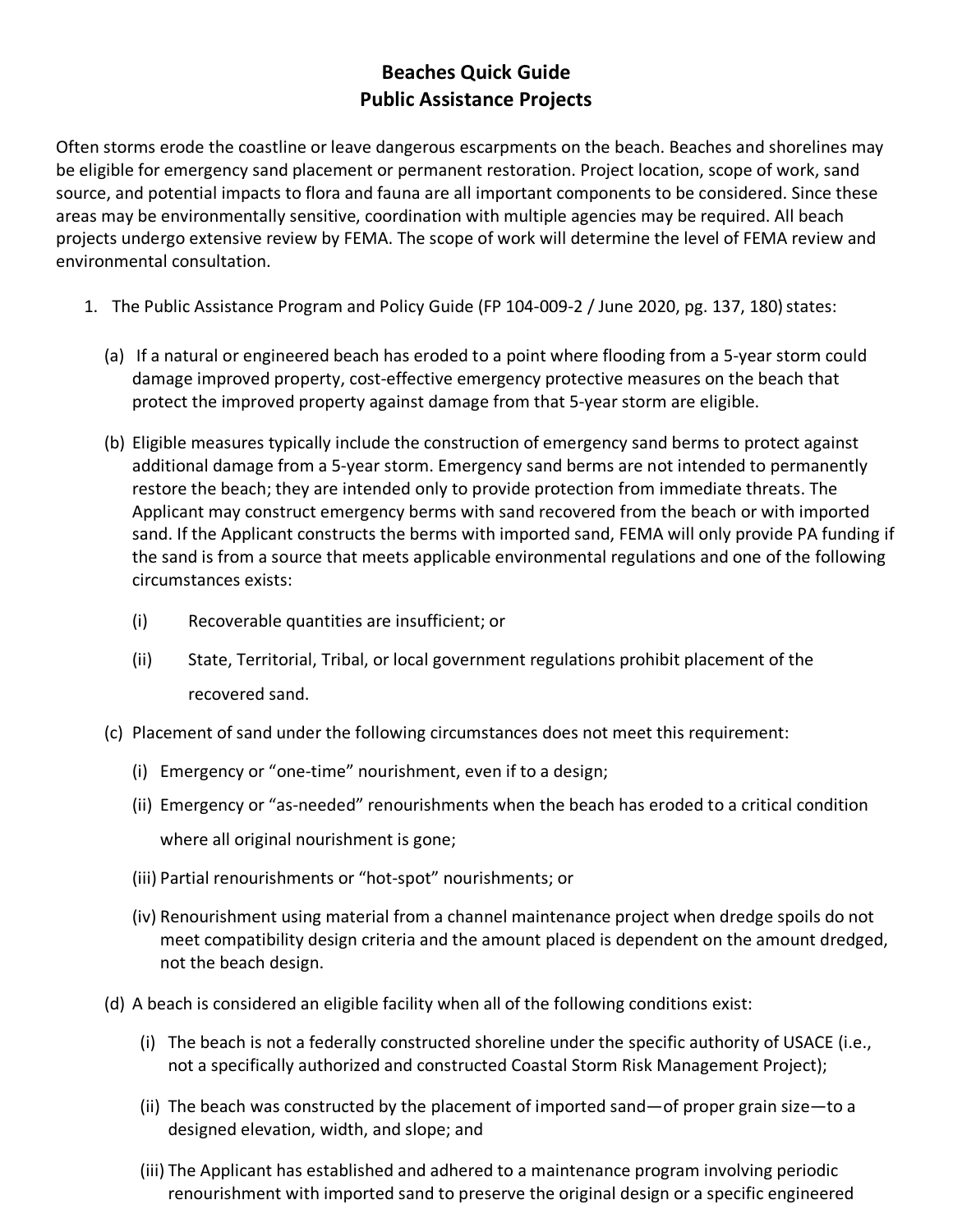design that is justified and clearly stated in the maintenance program.

- 2. Documentation Requirements
	- (a) Prior to project start:
		- **EXEC** Latitude and longitude of project
		- R-monuments or V-monuments
		- **EXEC** Linear feet of beach involved/affected
		- **Above or below annual high tide line**
		- **In or near Coastal Barrier Resource System (CBRS) unit**
		- Potentially affected threatened or endangered species
		- **EXEC** Latitude and longitude of sand source
		- Specify if upland sand or offshore borrow will be used
		- **Dune Slope Ratio**
		- **Exampment height and length**
		- **Projected dates of construction**
		- Will the project consist of only the replacement of sand lost due to the disaster (standalone), or will the project be incorporated into the next scheduled re-nourishment and involve the replacement of sand lost due to non-disaster related erosion (comprehensive)
		- Status of permits (U.S. Army Corps of Engineers (USACE) and/or Florida Department of Environmental Protection (FDEP)) including copies of permits
- $\triangleright$  Compliance documentation from USACE permits can help expedite review. If available, please provide copies of State Historic Preservation Office (SHPO) consultation and National Marine Fisheries Service (NMFS) Essential Fish Habitat consultation
	- (b) After project is complete:
		- Actual dates of construction (start to finish)
		- U.S. Fish & Wildlife Service (USFWS) Conservation and Other Minimization Measures Required – statement of compliance with all general and specific permit and project conditions
		- Turtle Monitoring program (monitoring results/report)
- 3. Potential Agency Coordination
	- (a) Federal
		- U.S. Army Corps of Engineers (USACE)
		- U.S. Fish and Wildlife Service (USFWS)
		- National Oceanic and Atmospheric Administration (NOAA)
		- **National Marine Fisheries Service (NMFS)**
		- **Federally-recognized Tribes**
		- U.S. Coast Guard (USCG)
	- (b) State
- Mississippi Department of Environmental Quality (MDEQ)
- Mississippi Department of Wildlife, Fisheries and Parks (MDWFP)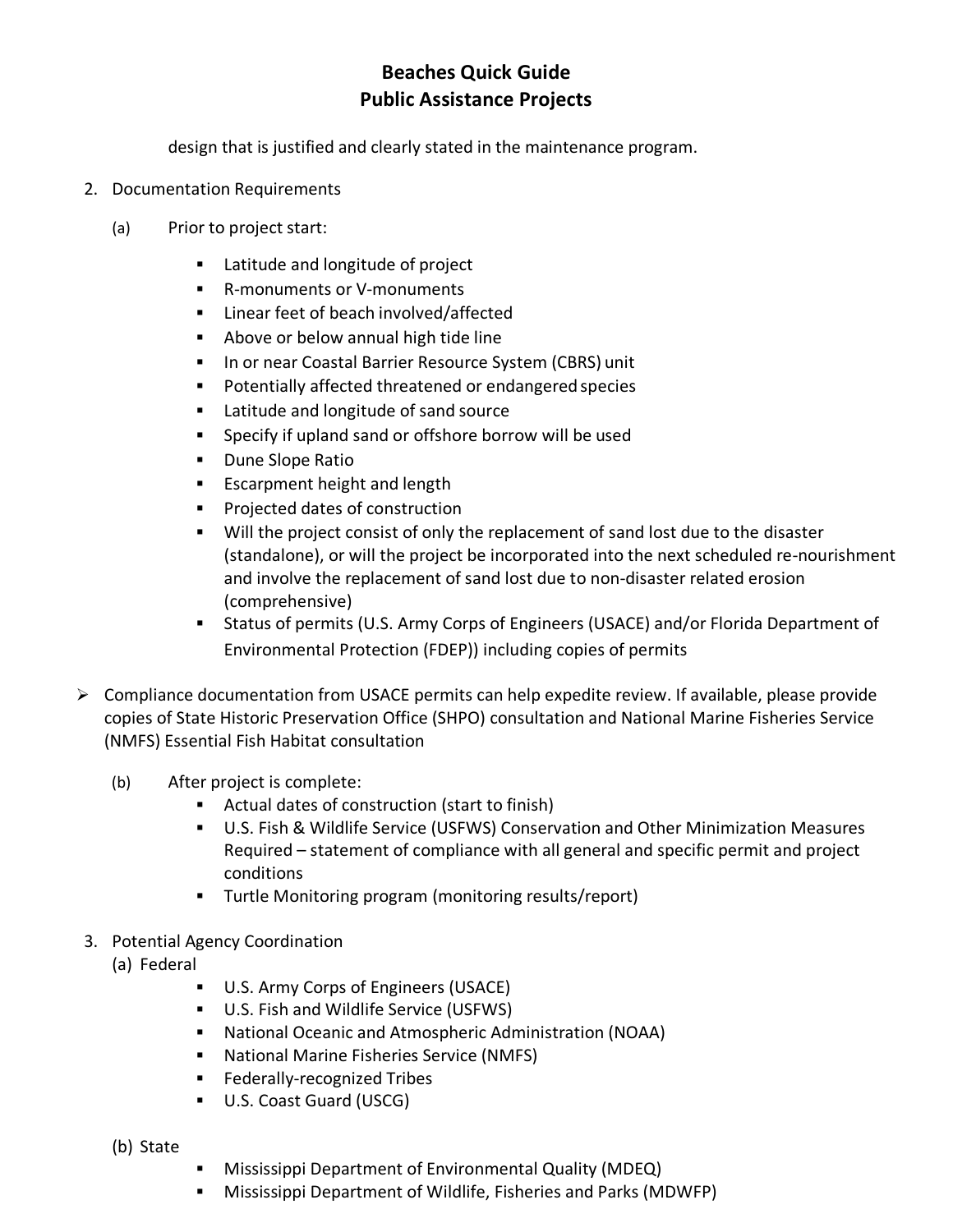- Mississippi Department of Marine Resources (MDMR)
- State Historic Preservation Office (SHPO)

#### 4. Point of Contact

To coordinate your beach restoration activities or for more information please contact FEMA-R4EHP@fema.dhs.gov